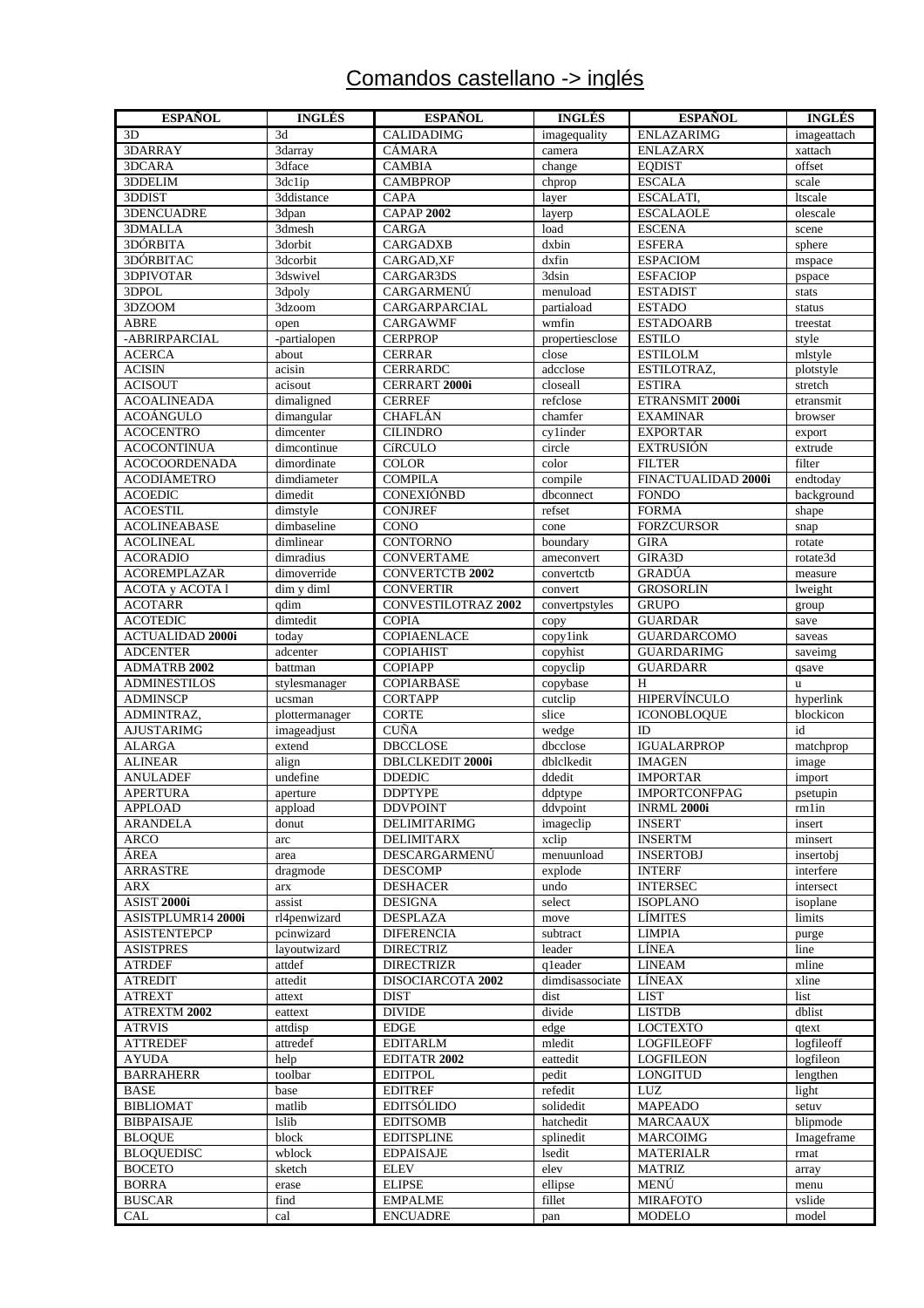# Comandos castellano -> inglés (Continuación)

| <b>ESPAÑOL</b>         | <b>INGLÉS</b>    | <b>ESPAÑOL</b>    | <b>INGLÉS</b> | <b>ESPAÑOL</b>              | <b>INGLÉS</b>  |
|------------------------|------------------|-------------------|---------------|-----------------------------|----------------|
| <b>MODIVAR</b>         | setvar           | <b>REDEFINE</b>   | redefine      | <b>SOMBREA</b>              | hatch          |
| MODOCAPAP 2002         | layerpmode       | <b>REDIBT</b>     | redrawall     | <b>SPLINE</b>               | spline         |
| <b>MODOSOMBRA</b>      | shademode        | <b>REDIBUJA</b>   | redraw        | <b>SUPLADOS</b>             | edgesurf       |
| <b>MOSTRMAT</b>        | showmat          | <b>REFENT</b>     | osnap         | <b>SUPREGLA</b>             | rulesurf       |
| MÚLTIPLE               | multiple         | <b>REFX</b>       | xref          | <b>SUPREV</b>               | revsurf        |
| <b>MVSETUP</b>         | mvsetup          | <b>REGEN</b>      | regen         | <b>SUPTAB</b>               | tabsurf        |
| <b>NIEBLA</b>          | fog              | <b>REGENAUTO</b>  | regenauto     | <b>TABLERO</b>              | tablet         |
| NORMAS <sub>2002</sub> | standards        | REGENCOTA 2002    | dimregen      | <b>TEXTO</b>                | text           |
| <b>NUEVO</b>           | new              | <b>REGENT</b>     | regenall      | <b>TEXTODIN</b>             | dtext          |
| <b>NVPAISAJE</b>       | <b>lsnew</b>     | <b>REGIÓN</b>     | region        | <b>TEXTOESCALA 2002</b>     | scaletext      |
| <b>OCULTA</b>          | hide             | <b>REHACER</b>    | redo          | <b>TEXTOJUSTIF 2002</b>     | justifytext    |
| <b>OPCIONES</b>        | options          | <b>REINICIA</b>   | reinit        | <b>TEXTOM</b>               | mtext          |
| <b>OPCIONESHV</b>      | hyperlinkoptions | <b>REJILLA</b>    | grid          | <b>TIEMPO</b>               | time           |
| <b>ORDENAOBJETOS</b>   | draworder        | <b>RELLENAPS</b>  | psfill        | <b>TIPOLIN</b>              | linetype       |
| <b>ORTO</b>            | ortho            | <b>RELLENAR</b>   | fill          | <b>TOLERANCIA</b>           | tolerance      |
| ORTOGRAFÍA             | spell            | <b>RENDER</b>     | render        | <b>TOROIDE</b>              | torus          |
| <b>PANTGRAF</b>        | graphscr         | <b>RENOMBRA</b>   | rename        | TRADCAPA 2002               | laytrans       |
| <b>PANTR</b>           | rendscr          | <b>REPRODUCIR</b> | replay        | TRADSPACIO 2002             | spacetrans     |
| <b>FANTTEXT</b>        | textscr          | <b>RESVISTA</b>   | viewres       | TRANSPARENCIA               | transparency   |
| <b>PARAMSDIB</b>       | dsettings        | <b>RETARDA</b>    | delay         | TRASLADADC                  | adcnavigate    |
| <b>PARTE</b>           | break            | REUNIÓN 2002      | meetnow       | <b>TRAZADOR</b>             | plot           |
| <b>PCARA</b>           | pface            | <b>REVISIÓN</b>   | audit         | <b>TRAZO</b>                | trace          |
| <b>PEGABLO</b>         | pasteblock       | <b>REVOLUCIÓN</b> | revolve       | <b>UNIDADES</b>             | units          |
| <b>PEGAESP</b>         | pastespec        | <b>RSCRIPT</b>    | rscript       | <b>UNIÓN</b>                | union          |
| <b>PEGAPP</b>          | pasteclip        | <b>SACAFOTO</b>   | mslide        | <b>UNIRX</b>                | xbind          |
| PEGARORIG              | pasteorig        | <b>SALVABMP</b>   | bmpout        | UY                          | oops           |
| PERSONALIZAR 2000i     | customize        | <b>SALVADXF</b>   | dxfout        | <b>VBACARGAR</b>            | vbaload        |
| <b>PLANTA</b>          | plan             | <b>SALVAPS</b>    | psout         | VBADESCARGAR                | vbaunload      |
| POL                    | pline            | SALVAR3DS         | 3dsout        | <b>VBAADMIN</b>             | vbaman         |
| POLÍGONO               | polygon          | SALVASTI,         | stlout        | <b>VBAEJECUTAR</b>          | vbarun         |
| <b>PREFR</b>           | rpref            | <b>SALVAWMF</b>   | wmfout        | <b>VBAENUN</b>              | vbastmt        |
| PREPPÁGINA             | pagesetup        | <b>SCP</b>        | ucs           | <b>VBAIDE</b>               | vbaide         |
| PRESENTACIÓN           | layout           | <b>SCRIPT</b>     | script        | <b>VBANUEVO</b>             | vbanew         |
| PREVISUALIZAR          | preview          | <b>SECCIÓN</b>    | section       | <b>VENTANAS</b>             | vports         |
| PRISMARECT             | box              | <b>SELECR</b>     | qselect       | <b>VERIFICARNORMAS 2002</b> | checkstandards |
| <b>PROPFIS</b>         | massprop         | SELLOIMP 2000i    | plotstamp     | <b>VGCAPA</b>               | vplayer        |
| <b>PROPIEDADES</b>     | properties       | <b>SHELL</b>      | shell         | <b>VGDELIM</b>              | vpclip         |
| <b>PROPSDIB</b>        | dwgprops         | <b>SIMBSCP</b>    | ucsicon       | <b>VINCOLE</b>              | olelinks       |
| <b>PTOVISTA</b>        | vpoint           | <b>SIMETRÍA</b>   | mirror        | <b>VISTA</b>                | view           |
| PUBLICARENWEB 2000i    | publishtoweb     | SIMETRÍA3D        | mirror3d      | <b>VISTADIN</b>             | dview          |
| <b>PUNTO</b>           | point            | <b>SINCRATR</b>   | attsync       | VISTAÉREA                   | dsviewer       |
| <b>OUITA</b>           | quit             | <b>SISWINDOWS</b> | syswindows    | <b>VLISP</b>                | vlisp          |
| RAYO                   | ray              | <b>SOLDRAW</b>    | soldraw       | <b>VMULT</b>                | mview          |
| <b>REANUDA</b>         | resume           | SÓLIDO            | solid         | <b>WHOHAS</b>               | whohas         |
| REASOCIARCOTA 2002     | dimreassociate   | <b>SOLPERFIL</b>  | solprof       | <b>WMFOPS</b>               | wmfopts        |
| <b>RECORTA</b>         | trim             | <b>SOLVIEW</b>    | solview       | <b>XPLODE</b>               | xplode         |
| <b>RECTANG</b>         | rectang          | <b>SOMBCONT</b>   | bhatch        | <b>ZOOM</b>                 | zoom           |
| <b>RECUPERAR</b>       | recover          | <b>SOMBRA</b>     | shade         |                             |                |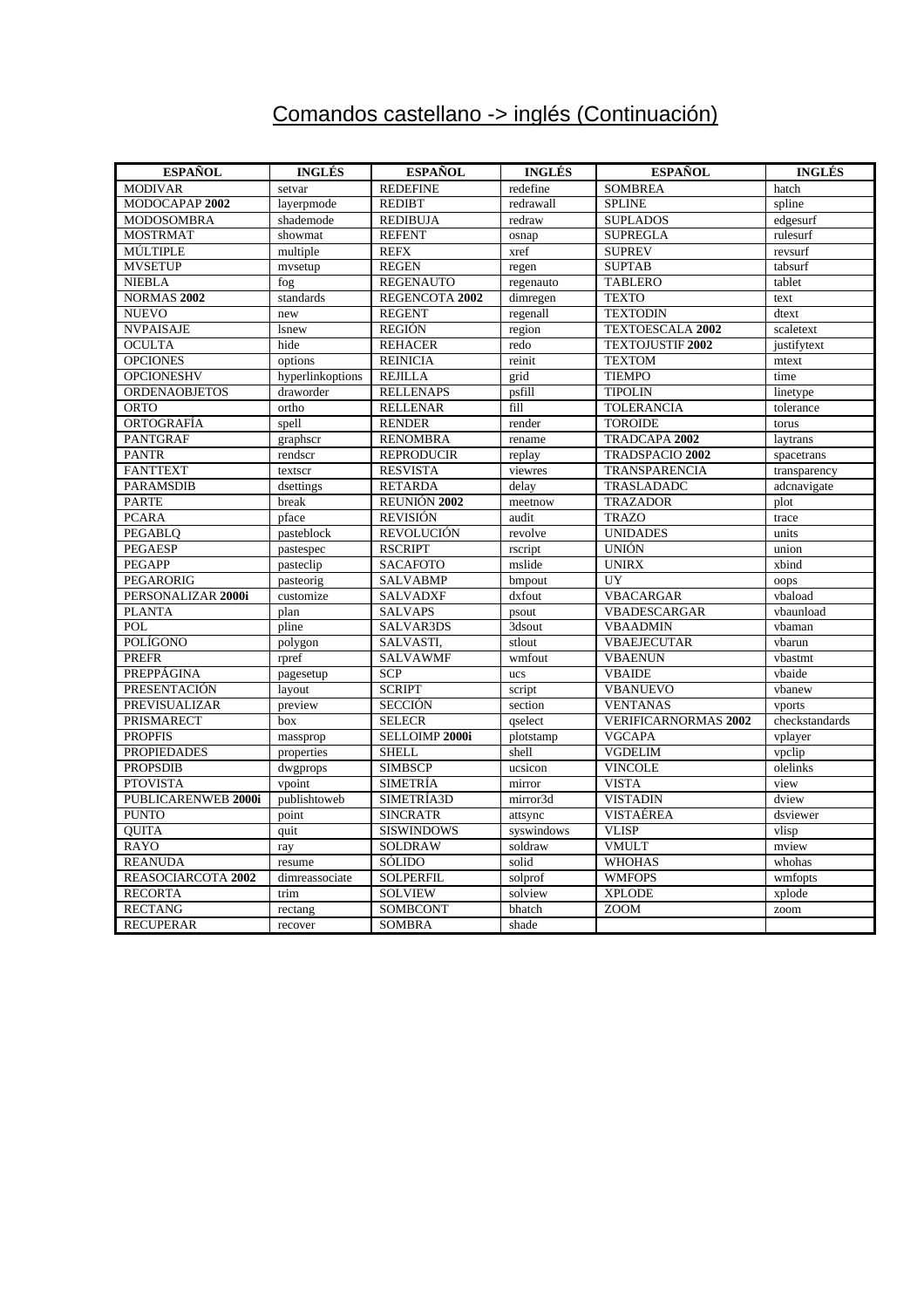# Comandos inglés -> castellano

| <b>INGLÉS</b>              | <b>ESPAÑOL</b>  | <b>INGLÉS</b>              | <b>ESPAÑOL</b> | <b>INGLÉS</b>           | <b>ESPAÑOL</b> |
|----------------------------|-----------------|----------------------------|----------------|-------------------------|----------------|
| 3D                         | 3d              | <b>DBCCLOSE</b>            | dbcclose       | <b>IMAGEFRAME</b>       | marcoimg       |
| 3DARRAY                    | 3darray         | <b>DBCONNECT</b>           | conexiónbd     | <b>IMAGEQUALITY</b>     | calidadimg     |
| 3DCLIP                     | 3ddelim         | <b>DBLCLKEDIT 2000i</b>    | dblclkedit     | <b>IMPORT</b>           | importar       |
| 3DCORBIT                   | 3dorbitac       | <b>DBLIST</b>              | listdb         | <b>INSERT</b>           | insert         |
| 3DDISTANCE                 | 3ddist          | <b>DDEDIT</b>              | ddedic         | <b>INSERTOBJ</b>        | insertobj      |
| 3DFACE                     | 3dcara          | <b>DDPTYPE</b>             | ddptype        | <b>INTERFERE</b>        | interf         |
| 3DMESH                     | 3dmalla         | <b>DDVPOINT</b>            | ddypoint       | <b>INTERSECT</b>        | intersec       |
| 3DORBIT                    | 3dórbita        | <b>DELAY</b>               | retarda        | <b>ISOPLANE</b>         | isoplano       |
| 3DPAN                      | 3dencuadre      | DIM y DIMI                 | acota y acotal | <b>JUSTIFYTEXT 2002</b> | textojustif    |
| 3DPOLY                     | 3dpol           | <b>DIMALIGNED</b>          | acoalineada    | LAYER                   | capa           |
| 3DSIN                      | 3dsin           | <b>DIMANGULAR</b>          | acoángulo      | LAYERP 2002             | capap          |
| 3DSOUT                     | 3dsout          | <b>DIMBASELINE</b>         | acolíneabase   | LAYERPMODE 2002         | modocapap      |
| 3DSWIVEL                   | 3dpivotar       | <b>DIMCENTER</b>           | acocentro      | <b>LAYOUT</b>           | presentación   |
| 3DZOOM                     | 3dzoom          | <b>DIMCONTINUE</b>         | acocontinua    | LAYOUTWIZARD            | asistpres      |
| <b>ABOUT</b>               | acerca          | <b>DIMDIAMETER</b>         | acodiámetro    | <b>LAYTRANS 2002</b>    | tradcapa       |
| <b>ACISIN</b>              | acisin          | DIMDISASSOCIATE 2002       | disociarcota   | <b>LEADER</b>           | directriz      |
| <b>ACISOUT</b>             | acisout         | <b>DIMEDIT</b>             | acoedic        | <b>LENGTHEN</b>         | longitud       |
| <b>ADCCLOSE</b>            | cerrardc        | <b>DIMLINEAR</b>           | acolineal      | <b>LIGHT</b>            | luz            |
| <b>ADCENTER</b>            | adcenter        | <b>DIMORDINATE</b>         | acocoordenada  | <b>LIMITS</b>           | límites        |
| <b>ADCNAVIGATE</b>         | trasladadc      | <b>DIMOVERRIDE</b>         | acoremplazar   | <b>LINE</b>             | línea          |
| ALIGN                      | alinear         | DIMRADIUS                  | acoradio       | <b>LINETYPE</b>         | tipolin        |
| <b>AMECONVERT</b>          | convertame      | <b>DIMREASSOCIATE 2002</b> | reasociarcota  | <b>LIST</b>             | list           |
| <b>APERTURE</b>            | apertura        | DIMREGEN 2002              | regencota      | <b>LOAD</b>             | carga          |
| <b>APPLOAD</b>             | appload         | DIMSTYLE                   | acoestil       | <b>LOGFILEOFF</b>       | logfileoff     |
| <b>ARC</b>                 | arco            | <b>DIMTEDIT</b>            | acotedic       | <b>LOGFILEON</b>        | logfleon       |
| <b>AREA</b>                | área            | <b>DIST</b>                | dist           | <b>LSEDIT</b>           | edpaisaje      |
| <b>ARRAY</b>               | matriz          | <b>DIVIDE</b>              | divide         | <b>LSLIB</b>            | bibpaisaje     |
| ARX                        | arx             | <b>DONUT</b>               | arandela       | <b>LSNEW</b>            | nvpaisaje      |
| ASSIST 2000i               | asist           | <b>DRAGMODE</b>            | arrastre       | <b>LTSCALE</b>          | escalatl       |
| <b>ATTDEF</b>              | atrdef          | <b>DRAWORDER</b>           | ordenaobjetos  | <b>LWEIGHT</b>          | grosorl        |
| <b>ATTDISP</b>             | atrvis          | <b>DSETTINGS</b>           | paramsdib      | <b>MASSPROP</b>         | propfis        |
| ATTEDIT                    | atredit         | <b>DSVIEWER</b>            | vistaérea      | <b>MATCHPROP</b>        | igualarprop    |
| <b>ATTEXT</b>              | atrext          | <b>DTEXT</b>               | textodin       | <b>MATLIB</b>           | bibliomat      |
| <b>ATTREDEF</b>            | attredef        | <b>DVIEW</b>               | vistadin       | <b>MEASURE</b>          | gradúa         |
| ATTSYNC 2002               | sincratr        | <b>DWGPROPS</b>            | propsdib       | MEETNOW 2002            | reunión        |
| <b>AUDIT</b>               | revisión        | <b>DXBIN</b>               | cargadxb       | <b>MENU</b>             | menú           |
| <b>BACKGROUND</b>          | fondo           | <b>DXFIN</b>               | cargadxf       | <b>MENULOAD</b>         | cargarmenú     |
| <b>BASE</b>                | base            | <b>DXFOUT</b>              | salvadxf       | MENUUNLOAD              | descargarmenú  |
| <b>BATTMAN 2002</b>        | admatrb         | EATTEDIT 2002              | editatr        | <b>MINSERT</b>          | insertm        |
| <b>BHATCH</b>              | sombcont        | EATTEXT 2002               | atrextm        | <b>MIRROR</b>           | simetría       |
| <b>BLIPMODE</b>            | marcaaux        | <b>EDGE</b>                | edge           | MIRROR3D                | simetría3d     |
| <b>BLOCK</b>               | bloque          | <b>EDGESURF</b>            | suplados       | <b>MLEDIT</b>           | editarlm       |
| <b>BLOCKICON</b>           | iconobloque     | <b>ELEV</b>                | elev           | <b>MLINE</b>            | líneam         |
| <b>BMPOUT</b>              | salvabmp        | <b>ELLIPSE</b>             | elipse         | <b>MLSTYLE</b>          | estilolm       |
| <b>BOUNDARY</b>            | contorno        | ENDTODAY 2000i             | finactualidad  | <b>MODEL</b>            | modelo         |
| <b>BOX</b>                 | prismarect      | <b>ERASE</b>               | borra          | MOVE                    | desplaza       |
| <b>BREAK</b>               | parte           | ETRANSMIT 2000i            | etransmit      | <b>MSLIDE</b>           | sacafoto       |
| <b>BROWSER</b>             | examinar        | <b>EXPLODE</b>             | descomp        | <b>MSPACE</b>           | espaciom       |
| CAL                        | cal             | <b>EXPORT</b>              | exportar       | <b>MTEXT</b>            | textom         |
| <b>CAMERA</b>              | cámara          | <b>EXTEND</b>              | alarga         | <b>MULTIPLE</b>         | múltiple       |
| <b>CHAMFER</b>             | chaflán         | <b>EXTRUDE</b>             | extrusión      | <b>MVIEW</b>            | vmult          |
| <b>CHANGE</b>              | cambia          | <b>FILL</b>                | rellenar       | <b>MVSETUP</b>          | mvsetup        |
| <b>CHECKSTANDARDS 2002</b> | verificarnormas | <b>FILLET</b>              | empalme        | <b>NEW</b>              | nuevo          |
| <b>CHPROP</b>              | cambprop        | <b>FILTER</b>              | filter         | <b>OFFSET</b>           | eqdist         |
| <b>CIRCLE</b>              | círculo         | <b>FIND</b>                | buscar         | OLELINKS                | vincole        |
| CLOSE                      | cerrar          | <b>FOG</b>                 | niebla         | <b>OLISCALE</b>         | escalaole      |
| CLOSEALL 2000i             | cerrart         | <b>GRAPHSCR</b>            | pantgraf       | <b>OOPS</b>             | uy             |
| COLOR                      | color           | <b>GRID</b>                | rejilla        | <b>OPEN</b>             | abre           |
| <b>COMPILE</b>             | compila         | <b>GROUP</b>               | grupo          | <b>OPTIONS</b>          | opciones       |
| <b>CONE</b>                | cono            | <b>HATCH</b>               | sombrea        | ORTHO                   | orto           |
| <b>CONVERT</b>             | covertir        | <b>HATCHEDIT</b>           | editsomb       | <b>OSNAP</b>            | refent         |
| <b>CONVERTCTB 2002</b>     | convertctb      | <b>HELP</b>                | ayuda          | <b>PAGESETUP</b>        | preppágina     |
| <b>CONVERTPSTYLES</b>      | convestilotraz  | <b>HIDE</b>                | oculta         | PAN                     | encuadre       |
| COPY                       | copia           | <b>HYPERLINK</b>           | hipervínculo   | PARTIALLOAD             | cargarparcial  |
| COPYBASE                   | copiarbase      | <b>HYPERLINKOPTIONS</b>    | opcioneshy     | -PARTIALOPEN            | -abrirparcial  |
| COPYHIST                   | copiahist       | ID                         | id             | <b>PASTEBLOCK</b>       | pegablq        |
| <b>COPYLINK</b>            | copiaenlace     | <b>IMAGE</b>               | imagen         | <b>PASTECLIP</b>        | pegapp         |
| <b>CUSTOMIZE 2000i</b>     | personalizar    | <b>IMAGEADJUST</b>         | ajustarimg     | <b>PASTEORIG</b>        | pegarorig      |
| <b>CUTCLIP</b>             | cortapp         | <b>IMAGEATTACH</b>         | enlazarimg     | <b>PASTESPEC</b>        | pegaesp        |
| CYLINDER                   | cilindro        | <b>IMAGECLIP</b>           | delimitarimg   | PCINWIZARD              | asistentepcp   |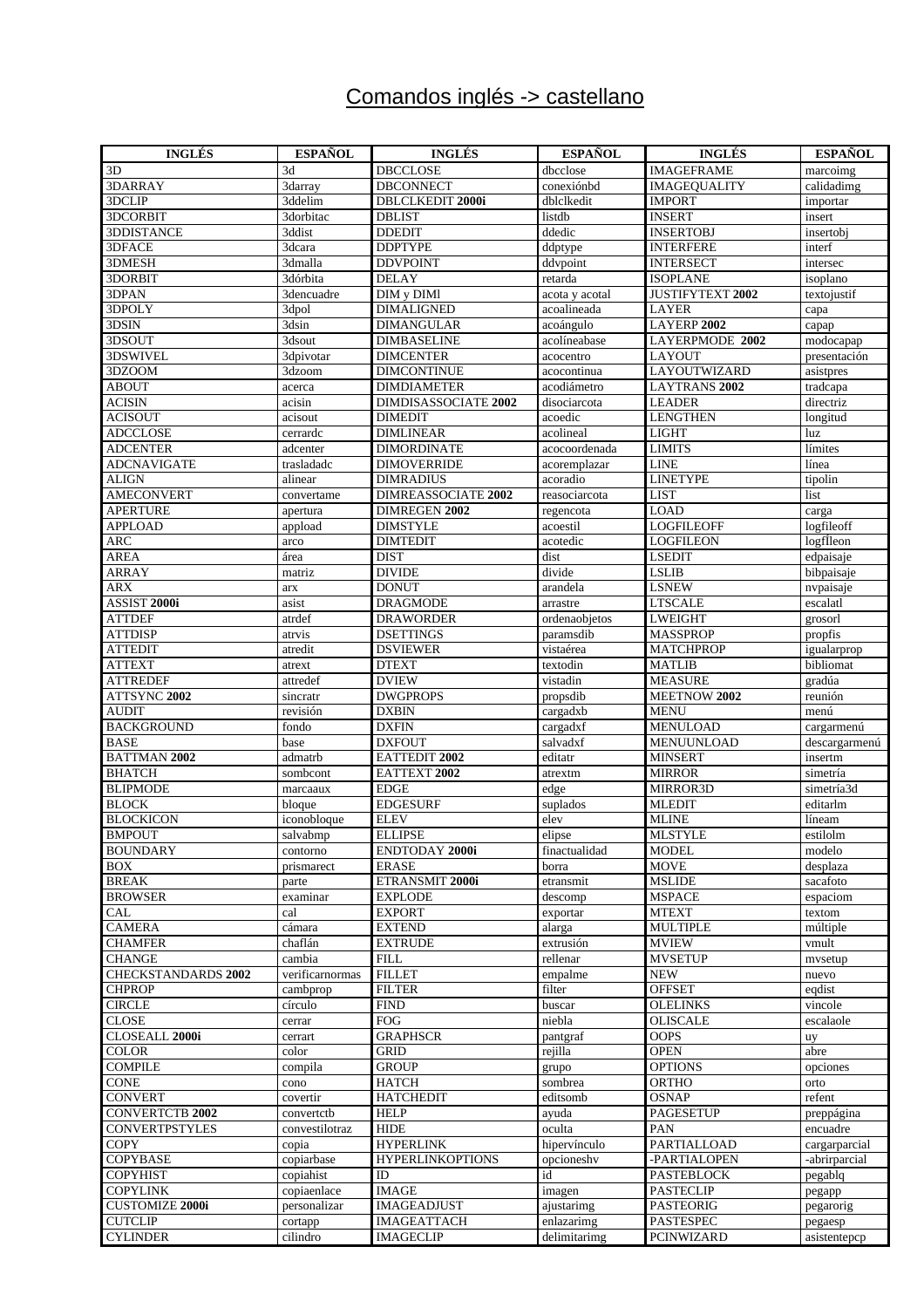# Comandos inglés -> castellano (Continuación)

| <b>INGLÉS</b>          | <b>ESPAÑOL</b> | <b>INGLÉS</b>         | <b>ESPAÑOL</b> | <b>INGLÉS</b>    | <b>ESPAÑOL</b> |
|------------------------|----------------|-----------------------|----------------|------------------|----------------|
| <b>PEDIT</b>           | editpol        | <b>RMAT</b>           | materialr      | <b>TEXTSCR</b>   | panttext       |
| <b>PFACE</b>           | pcara          | RMLIN 2000i           | inrml          | <b>TIME</b>      | tiempo         |
| <b>PLAN</b>            | planta         | <b>ROTATE</b>         | gira           | TODAY 2000i      | actualidad     |
| <b>PLINE</b>           | pol            | ROTATE3D              | gira3d         | <b>TOLERANCE</b> | tolerancia     |
| <b>PLOT</b>            | saltraz        | <b>RPREF</b>          | prefr          | <b>TOOLBAR</b>   | barraherr      |
| PLOTSTAMP 2002         | selloimp       | <b>RSCRIPT</b>        | rscript        | <b>TORUS</b>     | toroide        |
| <b>PLOTSTYLE</b>       | estilotraz     | <b>RULESURF</b>       | supregla       | <b>TRACE</b>     | trazo          |
| <b>PLOTTERMANAGER</b>  | admintraz      | <b>SAVE</b>           | guardar        | TRANSPARENCY     | transparencia  |
| <b>POINT</b>           | punto          | <b>SAVEAS</b>         | guardarcomo    | <b>TREESTAT</b>  | estadoarb      |
| <b>POLYGON</b>         | polígono       | <b>SAVEIMG</b>        | guardarimg     | <b>TRIM</b>      | recorta        |
| <b>PREVIEW</b>         | previsualizar  | <b>SCALE</b>          | escala         | U                | $\mathbf h$    |
| <b>PROPERTIES</b>      | propiedades    | <b>SCALETEXT 2002</b> | textoescala    | <b>UCS</b>       | scp            |
| <b>PROPERTIESCLOSE</b> | cerprop        | <b>SCENE</b>          | escena         | <b>UCSICON</b>   | simbscp        |
| <b>PSETUPIN</b>        | importconfpag  | <b>SCRIPT</b>         | script         | <b>UCSMAN</b>    | adminscp       |
| <b>PSFILL</b>          | rellenaps      | <b>SECTION</b>        | sección        | <b>UNDEFINE</b>  | anuladef       |
| <b>PSOUT</b>           | salvaps        | <b>SELECT</b>         | designa        | <b>UNDO</b>      | deshacer       |
| <b>PSPACE</b>          | espaciop       | <b>SETUV</b>          | mapeado        | <b>UNION</b>     | unión          |
| PUBLISHTOWEB 2000i     | publicarenweb  | <b>SETVAR</b>         | modivar        | <b>UNITS</b>     | unidades       |
| <b>PURGE</b>           | limpia         | <b>SHADE</b>          | sombra         | <b>VBAIDE</b>    | vbaide         |
| <b>QDIM</b>            | acotarr        | <b>SHADEMODE</b>      | modosombra     | <b>VBALOAD</b>   | vbacargar      |
| <b>QLEADER</b>         | directrizr     | <b>SHAPE</b>          | forma          | <b>VBAMAN</b>    | vbaadmin       |
| QSAVE                  | guardarr       | <b>SHELL</b>          | shell          | <b>VBANEW</b>    | vbanuevo       |
| <b>OSELECT</b>         | selecr         | <b>SHOWMAT</b>        | mostrmat       | <b>VBARUN</b>    | vbaejecutar    |
| <b>QTEXT</b>           | loctexto       | <b>SKETCH</b>         | boceto         | <b>VBASTMT</b>   | vbaenun        |
| <b>OUIT</b>            | quita          | <b>SLICE</b>          | corte          | <b>VBAUNLOAD</b> | vbadescargar   |
| R14PENWIZARD 2000i     | asistplumr14   | <b>SNAP</b>           | forzcursor     | <b>VIEW</b>      | vista          |
| <b>RAY</b>             | rayo           | SOLDRAW               | soldraw        | <b>VIEWRES</b>   | resvista       |
| <b>RECOVER</b>         | recuperar      | <b>SOLID</b>          | sólido         | <b>VLISP</b>     | vlisp          |
| <b>RECTANG</b>         | rectang        | <b>SOLIDEDIT</b>      | editsólido     | <b>VPCLIP</b>    | vgdelim        |
| <b>REDEFINE</b>        | redefine       | <b>SOLPROF</b>        | solperfil      | <b>VPLAYER</b>   | vgcapa         |
| <b>REDO</b>            | rehacer        | <b>SOLVIEW</b>        | solview        | <b>VPOINT</b>    | ptovista       |
| <b>REDRAW</b>          | redibuja       | SPACETRANS 2002       | tradspacio     | <b>VPORTS</b>    | ventanas       |
| <b>REDRAWALL</b>       | redibt         | <b>SPELL</b>          | ortografía     | <b>VSLIDE</b>    | mirafoto       |
| <b>REFCLOSE</b>        | cerref         | <b>SPHERE</b>         | esfera         | <b>WBLOCK</b>    | bloquedisc     |
| <b>REFEDIT</b>         | editref        | <b>SPLINE</b>         | spline         | <b>WEDGE</b>     | calce          |
| <b>REFSET</b>          | conjref        | <b>SPLINEDIT</b>      | editspline     | <b>WHOHAS</b>    | whohas         |
| <b>REGEN</b>           | regen          | STANDARDS 2002        | normas         | <b>WMFIN</b>     | cargawmf       |
| <b>REGENALL</b>        | regent         | <b>STATS</b>          | estadist       | <b>WMFOPTS</b>   | wmfops         |
| <b>REGENAUTO</b>       | regenauto      | <b>STATUS</b>         | estado         | <b>WMFOUT</b>    | salvawmf       |
| <b>REGION</b>          | región         | <b>STLOUT</b>         | salvastl       | <b>XATTACH</b>   | enlazarx       |
| <b>REINIT</b>          | reinicia       | <b>STRETCH</b>        | estira         | <b>XBIND</b>     | unirx          |
| <b>RENAME</b>          | renombra       | <b>STYLE</b>          | estilo         | <b>XCLIP</b>     | delimitarx     |
| <b>RENDER</b>          | render         | <b>STYLESMANAGER</b>  | adminestilos   | <b>XLINE</b>     | líneax         |
| <b>RENDSCR</b>         | pantr          | <b>SUBTRACT</b>       | diferencia     | <b>XPLODE</b>    | xplode         |
| <b>REPLAY</b>          | reproducir     | <b>SYSWINDOWS</b>     | siswindows     | <b>XREF</b>      | refx           |
| <b>RESUME</b>          | reanuda        | <b>TABLET</b>         | tablero        | <b>ZOOM</b>      | zoom           |
| <b>REVOLVE</b>         | revolución     | <b>TABSURF</b>        | suptab         |                  |                |
| <b>REVSURF</b>         | suprev         | <b>TEXT</b>           | texto          |                  |                |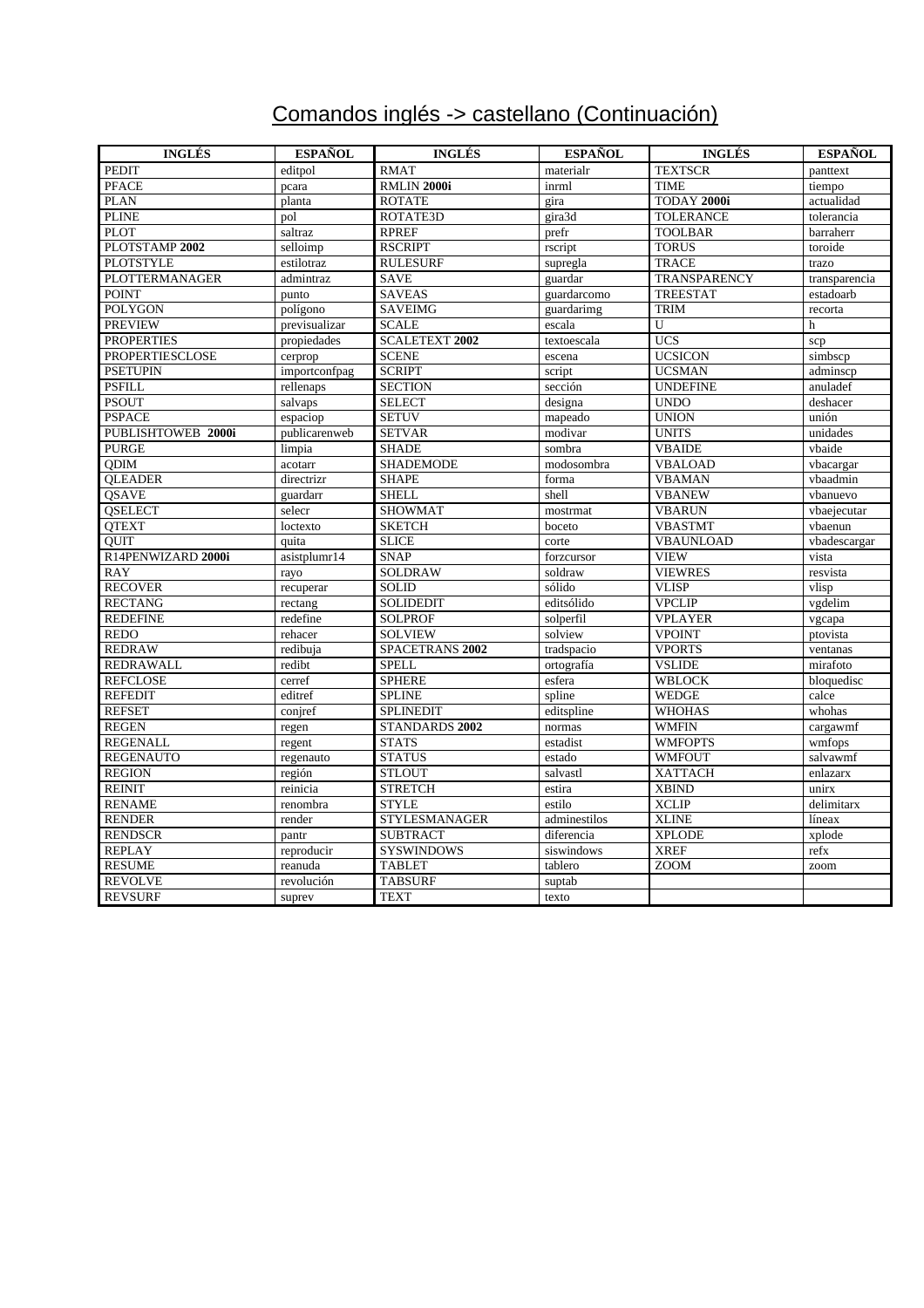# Abreviaturas de comandos en castellano

| Comando              | <b>Alias</b> | Comando              | <b>Alias</b> | Comando                        | <b>Alias</b>                                          |
|----------------------|--------------|----------------------|--------------|--------------------------------|-------------------------------------------------------|
| 3DARRAY              | 3a           | <b>DESPLAZA</b>      | d            | <b>PEGAESP</b>                 | pa                                                    |
| 3DCARA               | 3c           | <b>DIFERENCIA</b>    | dif          | POLÍGONO                       | pg                                                    |
| 3DóRÉITA             | 3do          | <b>DIRECTRIZ</b>     | direc        | <b>POL</b>                     | pl                                                    |
| 3DPOL                | 3p           | <b>DIRECTRIZR</b>    | dirr         | <b>PREFR</b>                   | prr                                                   |
| <b>ABRIRPARCIAL</b>  | abrirp       | <b>DISOCIARCOTA</b>  | dda          | -PRESENTACIÓN                  | pres                                                  |
| <b>ACOALINEADA</b>   | acoali       | <b>DIST</b>          | di           | PREVISUALIZAR                  | pre                                                   |
| ACOÁNGULO            | acoang       | <b>DIVIDE</b>        | div          | <b>PROPIEDADES</b>             | pr, prop                                              |
| <b>ACOCENTRO</b>     | acocen       | <b>EDITPOL</b>       | pe           | <b>PTOVISTA</b>                | pv                                                    |
| <b>ACOCONTINUA</b>   | acocont      | <b>EDITSOMB</b>      | eb           | <b>PUBLICARENWEB</b>           | pw                                                    |
| <b>ACOCOORDENADA</b> | acocoo       | <b>EDITSPLINE</b>    | spe          | <b>PUNTO</b>                   | pu                                                    |
| <b>ACODIÁMETRO</b>   | acodia       | <b>ELIPSE</b>        | el           | <b>QUITA</b>                   | q                                                     |
| <b>ACOEDIC</b>       | aed, acoed   | <b>EMPALME</b>       | mp           | <b>REASOCIARCOTA</b>           | dre                                                   |
| <b>ACOESTIL</b>      | aes, acoest  | <b>ENCUADRE</b>      | e            | <b>RECORTA</b>                 | $_{\rm rr}$                                           |
| <b>ACOLINEABASE</b>  | acoline      | -ENCUADRE            | $-e$         | <b>RECTANG</b>                 | rec                                                   |
| <b>ACOLINEAL</b>     | acolin       | <b>ENLAZARIMG</b>    | eim          | <b>REDIBT</b>                  | rt                                                    |
| <b>ACORADIO</b>      | acorad       | <b>ENLAZARX</b>      | enx          | <b>REDIBUJA</b>                | re                                                    |
| <b>ACOREMPLAZAR</b>  | acoremp      | <b>EQDIST</b>        | eq           | <b>REFENT</b>                  | ref                                                   |
| <b>ACOTEDIC</b>      | acoted       | <b>ESCALA</b>        | es           | -REFENT                        | -ref                                                  |
| <b>ADCENTER</b>      | adc          | <b>ESCALATL</b>      | ec           | <b>REFX</b>                    | rx                                                    |
| <b>ADMINSCP</b>      | sp           | <b>ESPACIOM</b>      | em           | -REFX                          | $-rx$                                                 |
| <b>AJUSTARIMG</b>    | aim          | <b>ESPACIOP</b>      | ep           | <b>REGEN</b>                   | rg                                                    |
| <b>ALARGA</b>        | al           | <b>ESTILO</b>        | est          | <b>REGENT</b>                  | rgt                                                   |
| <b>ALINEAR</b>       | ali          | <b>ESTIRA</b>        | ei           | <b>REGIÓN</b>                  | reg                                                   |
| <b>APPLOAD</b>       | apl          | <b>EXPORTAR</b>      | ex           | <b>RENDER</b>                  | $\mathbf r$                                           |
| <b>ARANDELA</b>      | ar           | <b>EXTRUSIÓN</b>     | ext          | <b>RENOMBRA</b>                | rb                                                    |
| ARCO                 | a            | <b>FILTER</b>        | fi           | -RENOMBRA                      | -rn                                                   |
| ÁREA                 | aa           | <b>FORZCURSOR</b>    | fc           | REVOLUCIÓN                     | $\Gamma \mathrm{V}$                                   |
| <b>ATRDEF</b>        | at           | <b>GIRA</b>          | gi           | <b>SCRIPT</b>                  | sr                                                    |
| -ATRDEF              | -at          | GRADÚA               | gd           | <b>SECCIÓN</b>                 | sc                                                    |
| <b>ATREDIT</b>       | atr          | GROSORLIN            | glin         | <b>SIMETRÍA</b>                | si                                                    |
| -ATREDIT             | -atr         | <b>GRUPO</b>         | gru          | SOLIDO                         | SO.                                                   |
| <b>ATREXT</b>        | atx          | -GRUPO               | -gru         | SOMBCONT                       | sb                                                    |
| <b>BARRAHERR</b>     | bh           | <b>IGUALARPROP</b>   | ip           | <b>SOMBRA</b>                  | sm                                                    |
| <b>BLOQUE</b>        | bq           | <b>IMAGEN</b>        | irng         | <b>SOMBREA</b>                 | smb                                                   |
| -BLOQUE              | -bq          | -IMAGEN              | -img         | <b>SPLINE</b>                  | spl                                                   |
| <b>BLOQUEDISC</b>    | bd           | <b>IMPORTAR</b>      | im           | TABLERO                        | tb                                                    |
| -BLOOUEDISC          | -bd          | <b>INSERT</b>        | in           | <b>TEXTOM</b>                  | t, txm                                                |
| <b>BORRA</b>         | b            | -INSERT              | $-in$        | -TEXTOM                        | $-t$                                                  |
| CAMBIA               | -cm          | <b>INSERTOBJ</b>     | if           | <b>THICKNESS</b>               | th                                                    |
| CAPA                 | ca           | <b>INTERF</b>        | inf          | <b>TILEMODE</b>                | tm                                                    |
| -CAPA                | -ca          | <b>INTERSEC</b>      | int          | <b>TIPOLIN</b>                 | t                                                     |
| <b>CERPROP</b>       | cpro         | <b>LIMPIA</b>        | $\mathbf{h}$ | -TIPOLIN                       | -tl                                                   |
| CHAFLÁN              | ch           | -LIMPIA              | -li          | <b>TOLERANCIA</b>              | tol                                                   |
| <b>CíRCULO</b>       | $\mathbf{c}$ | LÍNEA                | $\mathbf{1}$ | <b>TOROIDE</b>                 | tor                                                   |
| COLOR                | col          | LÍNEAM               | lnm          | <b>TRAZADOR</b>                | impr                                                  |
| CONEXIÓNBD           | asa, ase     | LÍNEAX               | x1           | <b>UNIDADES</b>                | uns                                                   |
| <b>CONTORNO</b>      | cn           | <b>LIST</b>          | lt, ls       | -UNIDADES                      | -uns                                                  |
| -CONTORNO            | -cn          | <b>LONGITUD</b>      | $\lg$        | <b>UNIÓN</b>                   | uni                                                   |
| <b>COPIA</b>         | dup          | <b>MATRIZ</b>        | ma           | <b>UNIRX</b>                   | ux                                                    |
| <b>COPIA</b>         | cp, dup      | -MATRIZ              | -ma          | $\boldsymbol{\mathsf{-UNIRX}}$ | -ux                                                   |
| CORTE                | $_{\rm co}$  | <b>MODIVAR</b>       | mv           | <b>VISTADIN</b>                | vd                                                    |
| <b>CUÑA</b>          | cu           | <b>OCULTA</b>        | $_{\rm oc}$  | VISTAÉREA                      | va                                                    |
| <b>DDEDIC</b>        | dd           | <b>OPCIONES</b>      | op           | <b>VISTA</b>                   | vi                                                    |
| <b>DDVPOINT</b>      | ddv          | <b>ORDENAOBJETOS</b> | ob           | -VISTA                         | -vi                                                   |
| DELIMITARIMG         | icl          | ORTOGRAFÍA           | ort          | <b>VMULT</b>                   | vm                                                    |
| <b>DELIMITARX</b>    | lx           | <b>PARAMSDIB</b>     | pad, pard    | ZOOM                           | $\mathbf{Z}% ^{T}=\mathbf{Z}^{T}\times\mathbf{Z}^{T}$ |
| <b>DESCOMP</b>       | dp           | PARTE                | p            |                                |                                                       |